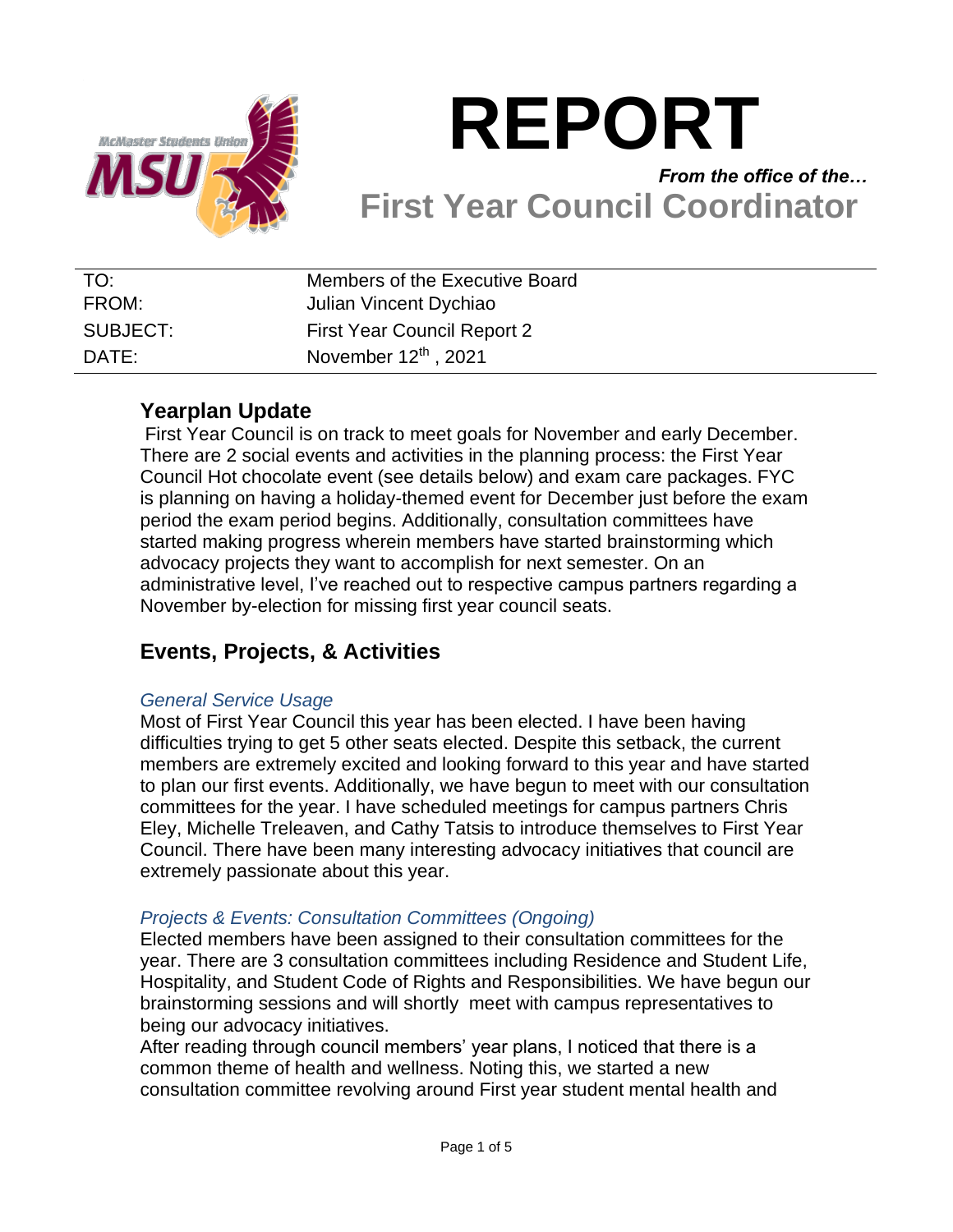well-being and developing advocacy projects around that area. Further discussions with FYC, campus partners, and MSU representatives are needed to determine logistics and possibility of idea. I have reached out to SRA members, the Okanagan Mental Health team on campus, and the Hargun Kaur, who is the AVP University Affairs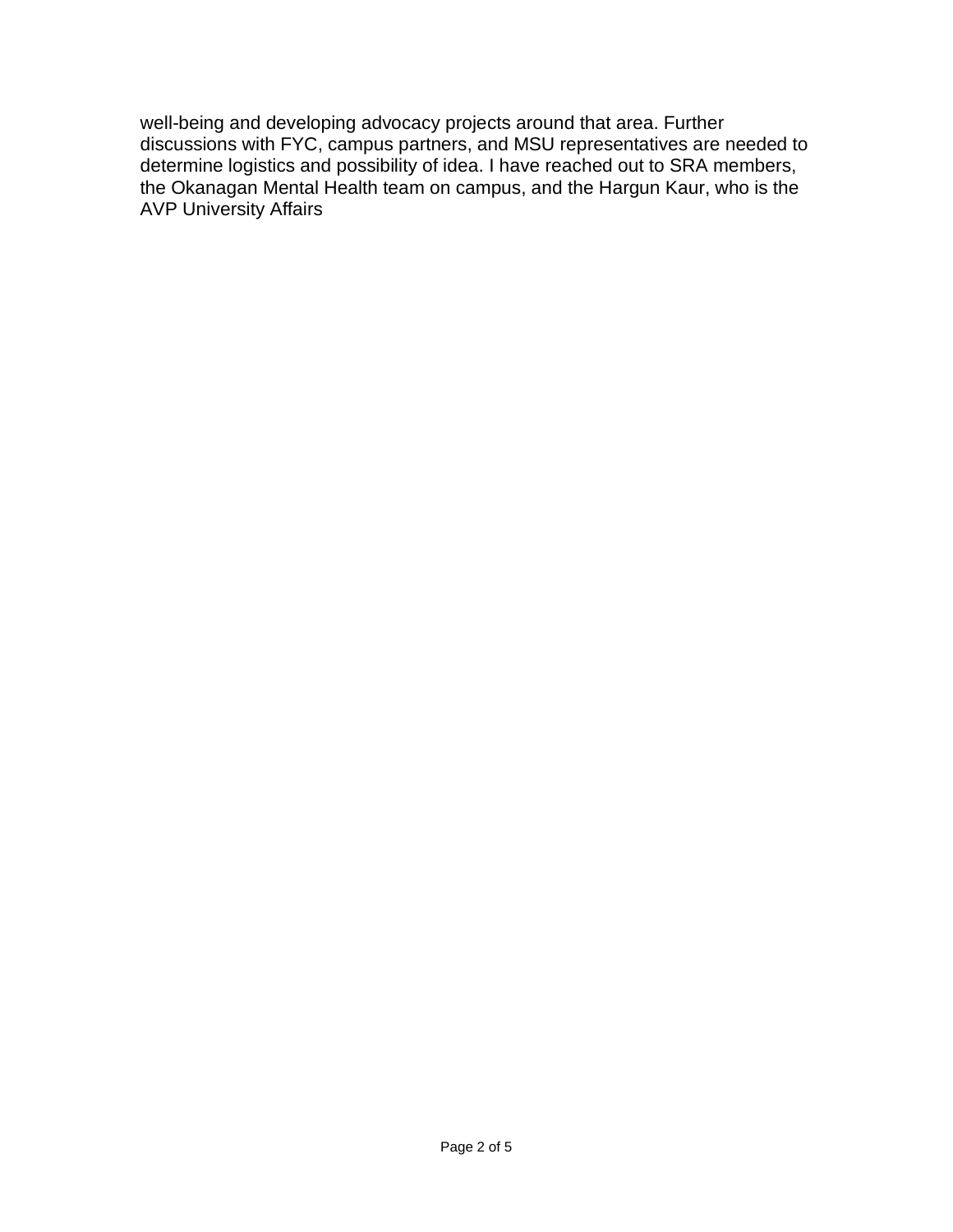#### *Projects & Events: Vogue style 73\* Questions (Upcoming)*

One of the things that I admire in this year's council is their creativity in thinking outside the box for our events. We wanted to introduce first year council to the MSU community through a Vogue 73 Questions Style interview featuring all council members. Due to the restrictions of entering some residences, we decided it would be a nice idea to film in different places around campus. The script for our video is nearly complete- we are waiting to get feedback from the MSU communications department and will likely be filming next week

#### *Projects & Events: Meet your FYC and Hot Chocolate (Upcoming)*

#### Tentative name: FYC Hot Coco Hot Spot

The purpose of the first event is to gather feedback from first-years, present an opportunity for first-years to meet FYC in person, and give hot chocolate. Due to the restrictions imposed by the university regarding capacity and the consumption of food and beverages in indoor spaces, it has been challenging finding locations to have our event. I reached out to MUSC administration and unfortunately, student clubs and services are not permitted to book tables in MUSC like what was done before the pandemic. I reached out to housing and conference services to book the Mary Keyes lobby as it is a high traffic location for first-years but that also cannot be booked. I have reached out to Ms. Shelby Paquette who manages events in MUSC and there is an opening for Mills Plaza. I am also looking into booking outdoor spaces such as the tents outside BSB and JHE. Ideally, Mills plaza is the best location given its proximity to Union Market (where we'll get the hot chocolate and coffee), its high traffic potential, and its convenient location. Underground intake forms will be submitted once I get a location confirmed.

#### *Projects & Events: Social Media Takeovers (Ongoing)*

In the past week, our VC Events, Mary Keyes Chair, and Whidden Chair hosted instagram takeovers, taking first-years on a day-in-a-life with our FYC representatives. This gave members the opportunity to start introducing themselves to their cohort, gain some feedback and suggestions from first-years, and boost social media engagement and presence. There has been a strong positive response so far. We will likely continue this until we can release our 73 questions.

#### *Projects & Events: Exam care packages (Upcoming- End of November)*

FYC have started planning an Exam Care Package project for the end of November which will be distributed to residence and off-campus first-year students. We are hoping to collaborate with Spark with this event.

*Projects & Events: Residence Holiday Decoration Contest (Upcoming-December)*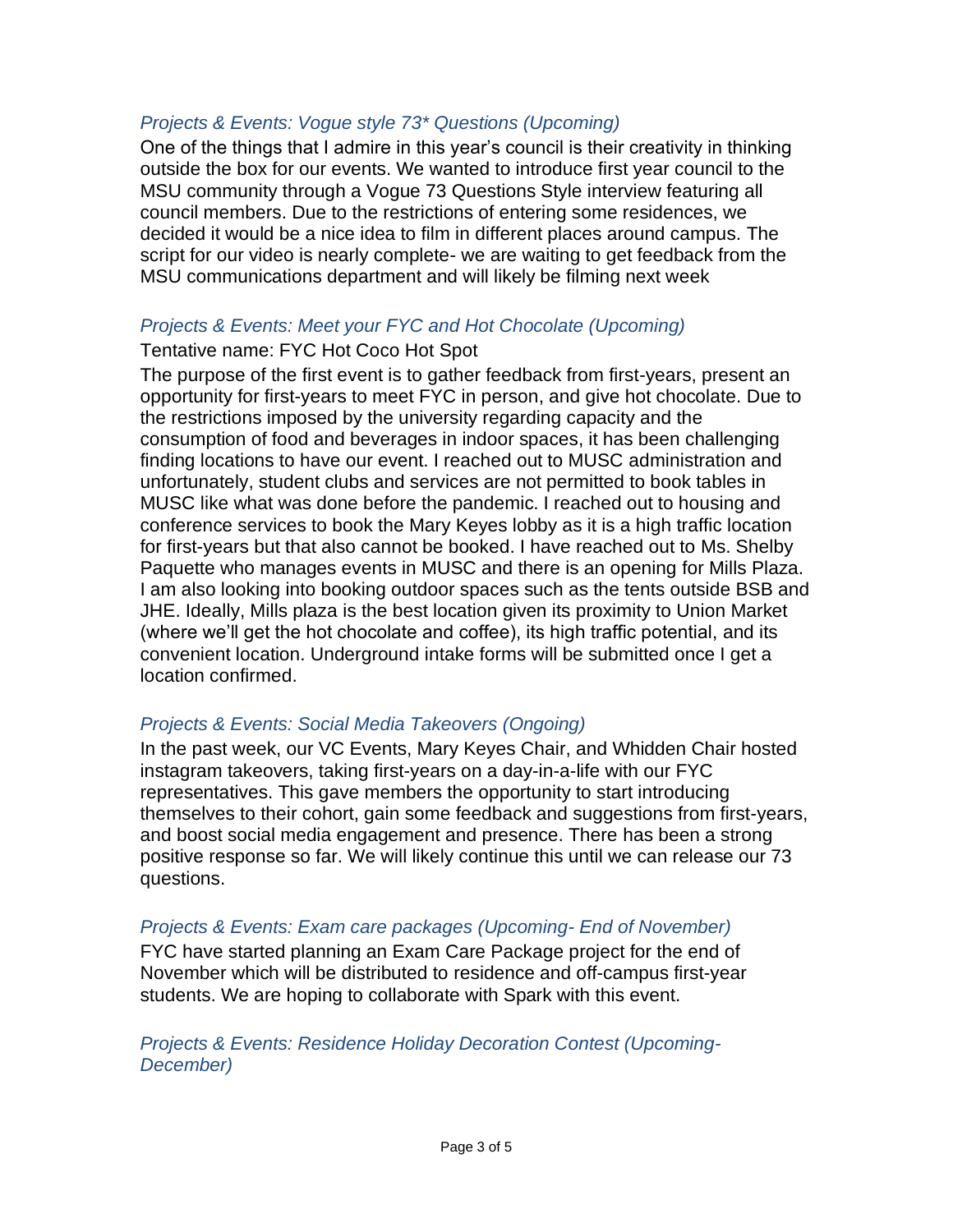FYC started planning a Inter-residence Holiday decoration contest. This will likely take place in the first-week of December. The contest will be in a Residence cup style where this event will be the first activity and feed into the second semester. The winning residence of the decoration contest will choose a local charity of their choosing and FYC will provide a donation to the respective organization. Discussions have started regarding how supplies and decors will be distributed and purchased.

# **Outreach & Promotions**

## *Summary*

First Year Council started doing instagram takeovers where each member introduces themselves and takes viewers on a day-in-a-life. We have done 3 members this week and more will follow in the ensuing weeks. There has been a strong response from the first-year cohort as demonstrated by 75 new followers over the past week.

## **Finances**

## *Budget Summary*

Nothing spent to date. We will have our planning for our first event completed by this week's meeting. I've updated my budget plan to reflect FYC's visions and goals. I will most likely be spending some money in the next week for promotions for our hot chocolate event, volunteer appreciation, and booking spaces for event.

## **Executives & Volunteers**

I am very content that elected members are getting along. I have been meaning to hold meetings on campus however, with the restrictions imposed by the university, it's challenging to find a space that can accommodate more than 12 people. I have been looking into BSB and PGCLL tutorial rooms to hold in-person meetings as many council members have expressed interest in doing so.

Additionally, FYC was asking if there is a possibility of receiving some swag and FYC merchandise so that first-years can distinguish them in our events. FYC is very interested in bucket hats and/or T-shirts. I am finding quotes for these items right now and am planning to make orders next week, in time for the first event.

## **Successes**

Council is extremely excited to start in their new roles. They have a slew of amazing and unique ideas that they want to achieve throughout the year. Social Media takeovers have been very strong. FYC has thoroughly planned out our